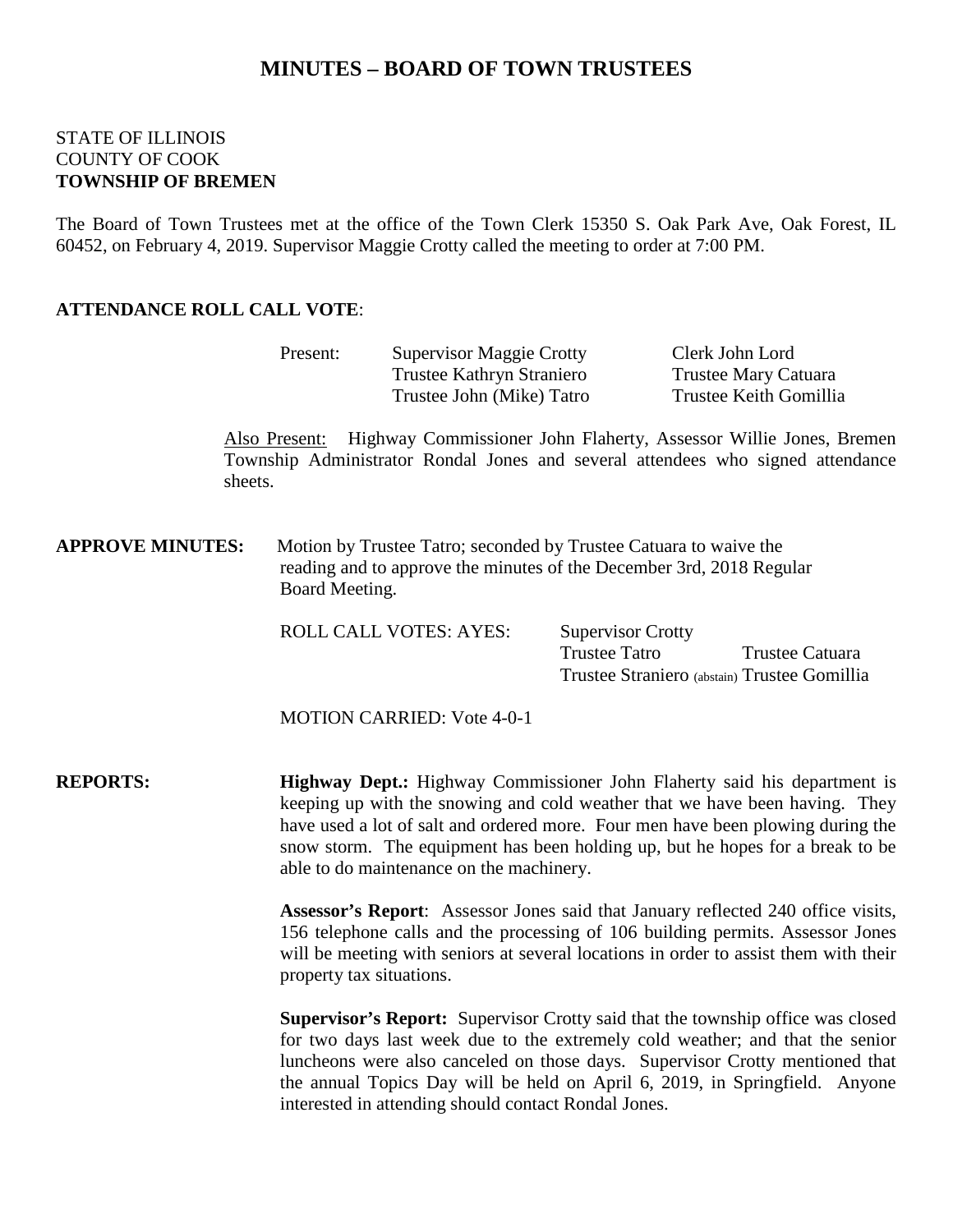# **MINUTES – BOARD OF TOWN TRUSTEES**

| <b>OLD BUSINESS:</b>                      | <b>NONE</b>                                                                                                                                                                                                                                                                                                                                                                                                                                                                                                          |                                                                              |                                     |  |  |  |
|-------------------------------------------|----------------------------------------------------------------------------------------------------------------------------------------------------------------------------------------------------------------------------------------------------------------------------------------------------------------------------------------------------------------------------------------------------------------------------------------------------------------------------------------------------------------------|------------------------------------------------------------------------------|-------------------------------------|--|--|--|
| <b>NEW BUSINESS:</b>                      | William Healy and Lisa Schwartz of William Healy and Associates presented the<br>township's annual audit report to the Board. Ms. Schwartz highlighted the various<br>areas within the report that reflected the solid performance, financially of the<br>Township for the period April 1, 2017 through March 31, 2018. Mr. Healy<br>thanked the Board and their staff for their cooperation during the audit and<br>praised the Board for their efforts in the improvement of the Township's financial<br>position. |                                                                              |                                     |  |  |  |
| <b>PRESENTATION</b><br><b>OF BILLS:</b>   |                                                                                                                                                                                                                                                                                                                                                                                                                                                                                                                      |                                                                              |                                     |  |  |  |
| <b>CORP BILLS:</b>                        | The following bills were audited by the Board for the General Corporate Fund in<br>the amount of: \$72,600.93.                                                                                                                                                                                                                                                                                                                                                                                                       |                                                                              |                                     |  |  |  |
|                                           | Motion by Trustee Catuara; seconded by Trustee Tatro to approve payment<br>of the General Corporate bills.                                                                                                                                                                                                                                                                                                                                                                                                           |                                                                              |                                     |  |  |  |
|                                           | <b>ROLL CALL VOTES: AYES:</b>                                                                                                                                                                                                                                                                                                                                                                                                                                                                                        | <b>Supervisor Crotty</b><br><b>Trustee Tatro</b><br><b>Trustee Straniero</b> | Trustee Catuara<br>Trustee Gomillia |  |  |  |
|                                           | <b>MOTION CARRIED: Vote 5-0</b>                                                                                                                                                                                                                                                                                                                                                                                                                                                                                      |                                                                              |                                     |  |  |  |
| <b>GA BILLS:</b>                          | The following bills were audited by the Board for the General Assistance<br>Fund in the amount of: \$14,131.84.                                                                                                                                                                                                                                                                                                                                                                                                      |                                                                              |                                     |  |  |  |
|                                           | Motion by Trustee Gomillia; seconded by Trustee Straniero to approve payment<br>of the General Assistance bills:                                                                                                                                                                                                                                                                                                                                                                                                     |                                                                              |                                     |  |  |  |
|                                           | <b>ROLL CALL VOTES: AYES:</b>                                                                                                                                                                                                                                                                                                                                                                                                                                                                                        | <b>Supervisor Crotty</b><br><b>Trustee Tatro</b><br><b>Trustee Straniero</b> | Trustee Catuara<br>Trustee Gomillia |  |  |  |
|                                           | <b>MOTION CARRIED: Vote 5-0</b>                                                                                                                                                                                                                                                                                                                                                                                                                                                                                      |                                                                              |                                     |  |  |  |
| <b>ROAD &amp; BRIDGE</b><br><b>BILLS:</b> | The following bills were audited by the Board for the Road $\&$ Bridge<br>Fund in the amount of $$21,626.32$ .                                                                                                                                                                                                                                                                                                                                                                                                       |                                                                              |                                     |  |  |  |
|                                           | Motion by Trustee Gomillia; seconded by Trustee Straniero to approve<br>payment of the Road & Bridge bills:                                                                                                                                                                                                                                                                                                                                                                                                          |                                                                              |                                     |  |  |  |